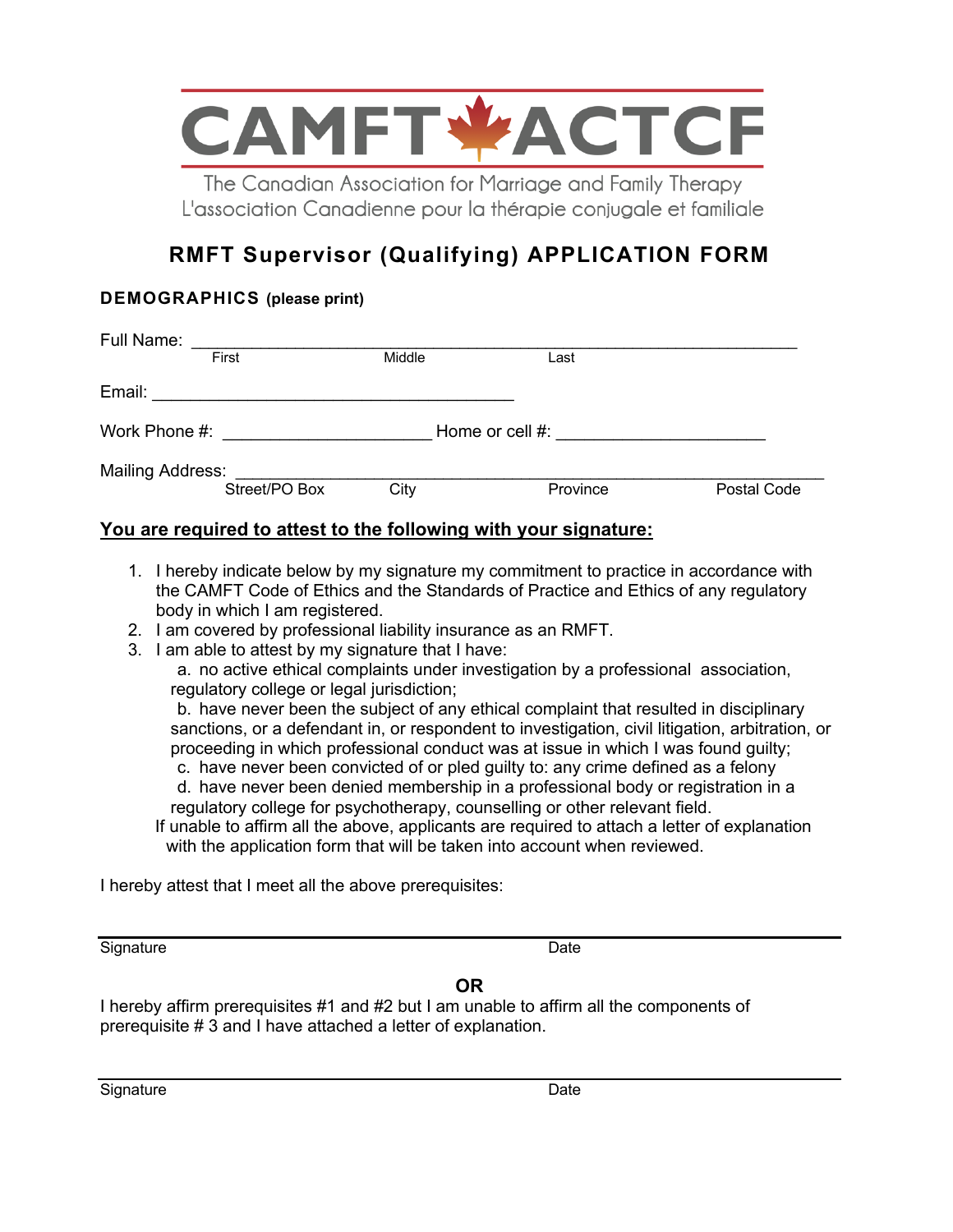## **Do you meet the RMFT Supervisor (Qualifying) (***RMFT-SQ)* **Requirements?**

1. Are you an *RMFT* in good standing for at least 2 years who has an active clinical practice?



- YES  $\Box$  I have been an RMFT since:
- 2. Provide clear documentation of a minimum of 3 years of post-graduate experience with a minimum total of 1500 clinical hours (during and post-training)
	- $YES \tI$  The required documentation is attached.
- 3. Submission of a plan of supervision training that includes:
	- a. courses in Supervision you have taken or plan to take,
	- b. the setting(s) in which you will be providing supervision for therapist supervisees,
	- c. identification of at least one *RMFT-SM* who will be your mentor(s) as you work toward the required competencies.
		- $YES$   $\Box$  I have completed the section below as my plan of training.

**Supervision Course: Completion Verification**

|                                                                                          | <b>Title of Course:</b>                                             | <b>Didactic Contact</b><br><b>Hours Completed</b><br>(minimum of 30 hours) | <b>Date Completed</b><br>(day/month/year) |  |  |  |
|------------------------------------------------------------------------------------------|---------------------------------------------------------------------|----------------------------------------------------------------------------|-------------------------------------------|--|--|--|
|                                                                                          |                                                                     |                                                                            |                                           |  |  |  |
|                                                                                          | <b>Course Instructor:</b>                                           |                                                                            |                                           |  |  |  |
|                                                                                          | Has this course received CAMFT Approval?                            | YES $\Box$<br>NOT YET $\Box$                                               |                                           |  |  |  |
| If Not Yet: I have also attached the course description and the syllabus for the course. |                                                                     |                                                                            |                                           |  |  |  |
| Have you completed the above course? YES $\Box$<br>NOT YET                               |                                                                     |                                                                            |                                           |  |  |  |
|                                                                                          | If YES: I have included a copy of my certificate of completion. YES |                                                                            |                                           |  |  |  |

If **NOT YET: when do you intend to complete this course**?

**This course should preferably be completed before you begin to supervise, but definitely within 3 months of beginning to do so. Once you have completed the course you are required to send a copy of your certificate of completion to CAMFT.**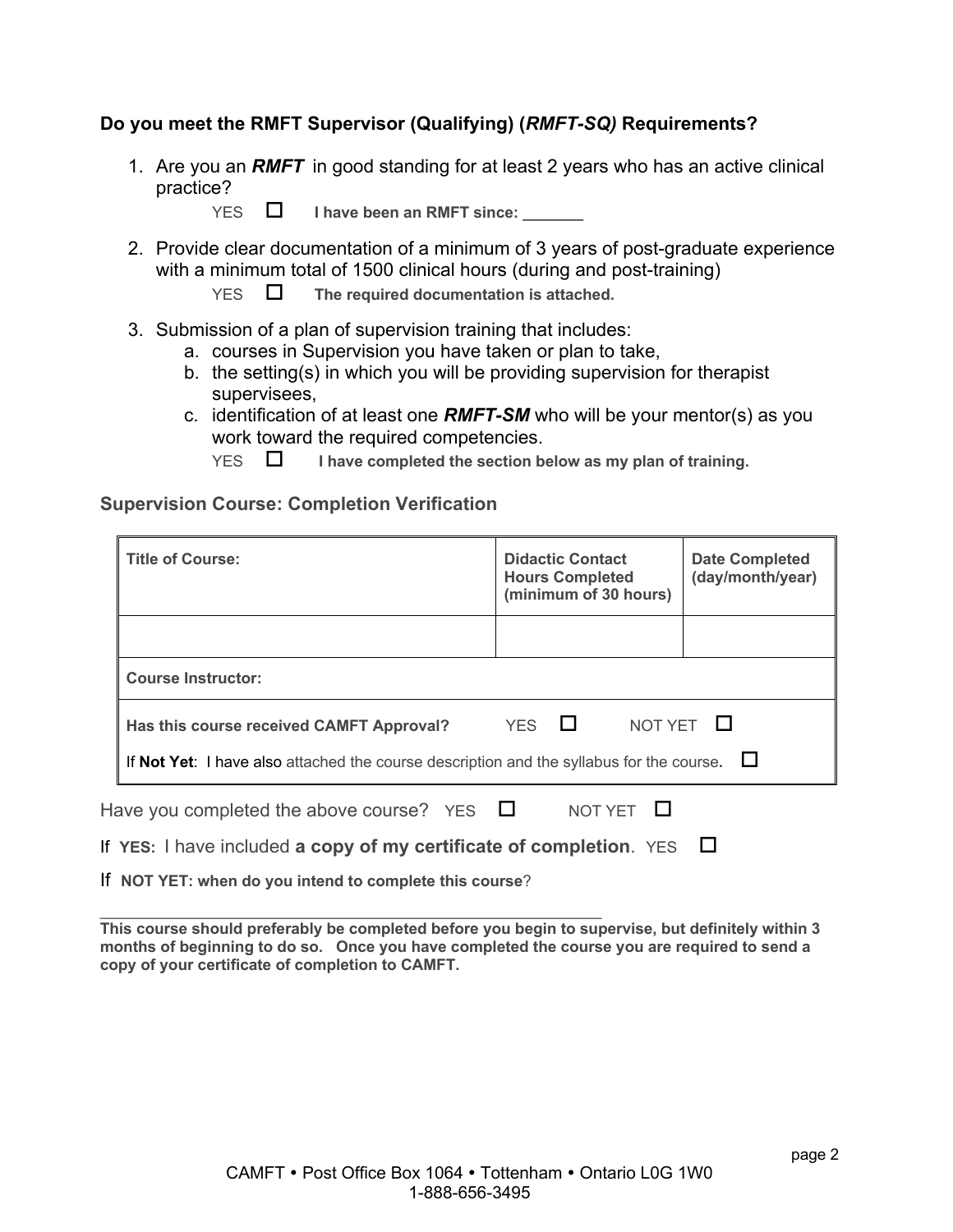**Supervision Setting(s):** In the space below, provide a brief description of the setting in which you intend to supervise potential RMFTs, or other qualifying therapists. During your qualifying process, you are required to supervise a minimum of 4 people, 2 of whom you supervise for at least 6 months.

#### **Supervision Mentors**

Your supervision as an *RMFT-SQ* must be supervised/mentored by an **RMFT Supervisor Mentor** *(RMFT-SM)* for a minimum of **30 hours**. Please list at least **one** *RMFT-SM* who will be mentoring you during your Qualifying process. You may wish to plan for an additional Supervisor Mentor; only one is required. Should extenuating circumstances later require a third Supervisor Mentor, this requires a letter of explanation from you, seeking approval from CAMFT to do so.

#### **As of January 2022**

The number of hours required to complete the Mentoring process will not be less than 30, and will be at the discretion of the Supervisor Mentor, in collaboration with the Supervisor (Qualifying). The **CAMFT Supervisor-Candidate Mentor Assessment of Supervisor Competencies Form** will be used as the basis for discerning when the Supervisor (Qualifying) has successfully completed the training process. The CAMFT Supervisor-Candidate Mentor Assessment of **Supervisor Competencies Form** must be completed and included with the application to become a Supervisor.

| (if already known)                                                                       | CAMFT#: |
|------------------------------------------------------------------------------------------|---------|
|                                                                                          |         |
|                                                                                          |         |
| I hereby apply to CAMFT to become an <b>RMFT-SQ</b> – [RMFT Supervisor (Qualifying)] and |         |

attest that all the statements made in this application are true.

| <b>Applicant Signature:</b><br>Date: |  |
|--------------------------------------|--|
|--------------------------------------|--|

p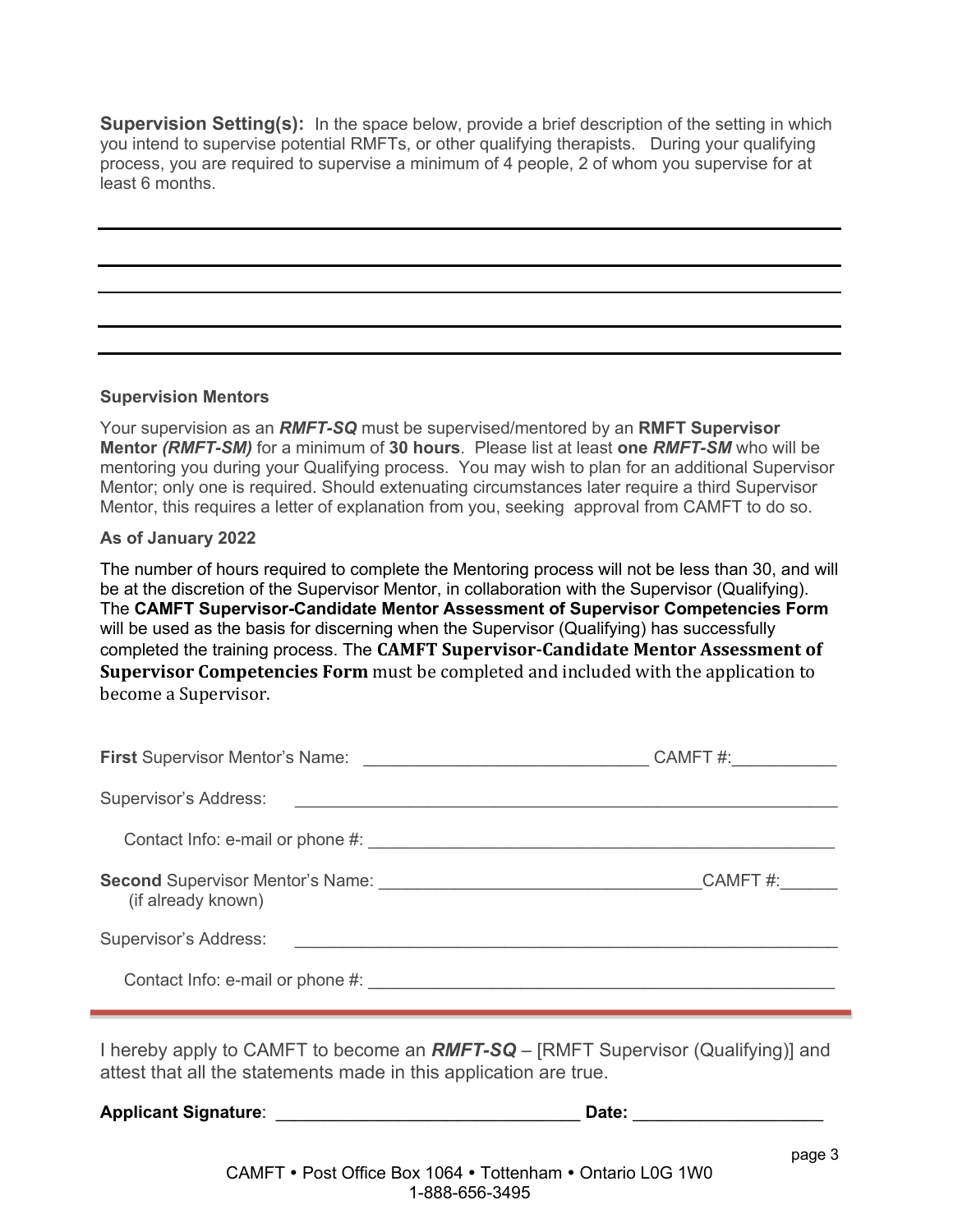## **Payment Options for Application Fee:**

 $\square$  Click to be taken to the "Store"  $$100.00$  Application fee.

**OR**

o I have sent a **cheque** payable to CAMFT to the address below.